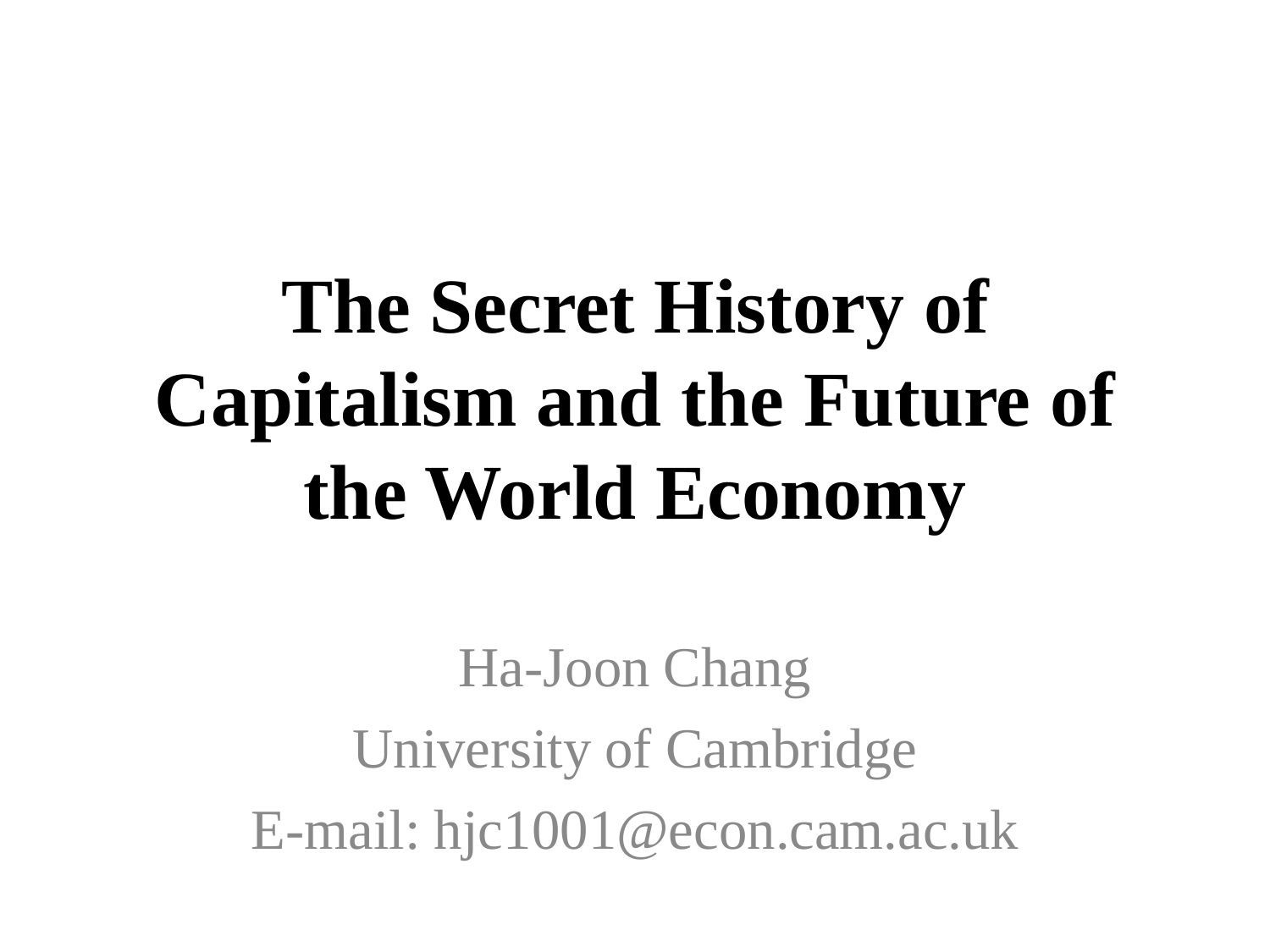## **Keynesianism for the Rich, Monetarism for the Poor I**

- Budget surplus in developing countries
	- Korea in 1997/8 crisis: 1% of GDP surplus, then 0.8% of GDP deficits (despite the then second lowest public debt/GDP ratio)
	- Developing countries in 2008 crisis: all have been forced by the IMF to reduce budget deficits (especially, Latvia)
- Budget deficits in rich countries
	- 3% of GDP in Germany in 1991-95
	- 8% of GDP in Sweden in 1991-95
	- 6% of GDP for the EU and 12% or more of GDP predicted for the US, the UK, and Ireland in 2009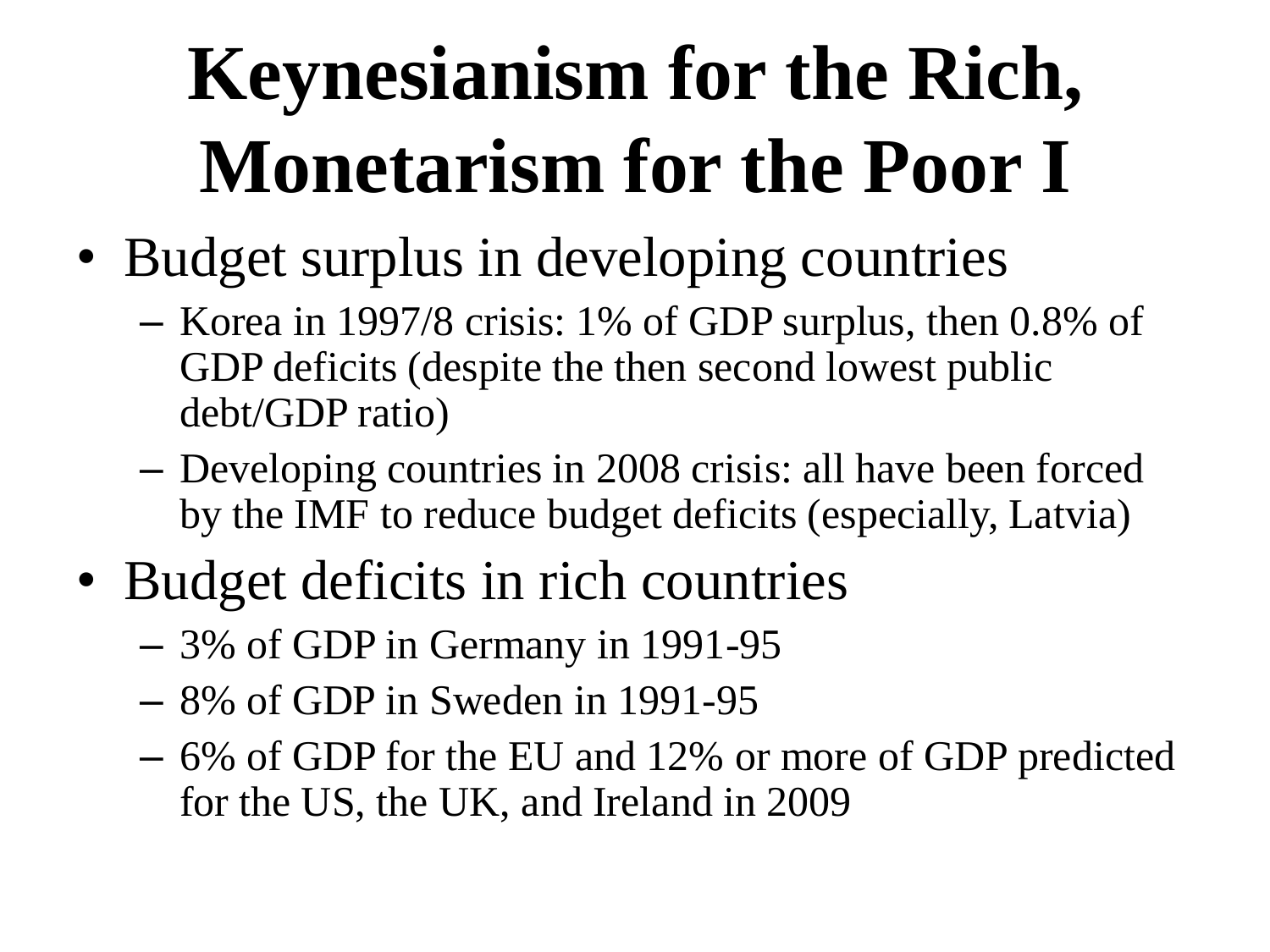## **Keynesianism for the Rich, Monetarism for the Poor II**

- Interest rates in crises
	- usurious rates in developing countries: Korea 30% to Indonesia 80% in 1998
	- extremely low rates in rich countries: 0% in Japan and the US, 0.5% in the UK; 1% in Europe
- Interest rates in normal times
- high interest rates in developing countries: 8-12% in South Africa, Brazil since the mid-1990s
- low or negative interest rates in rich countries: -1% in Switzerland to 2.6% in Germany in 1960-73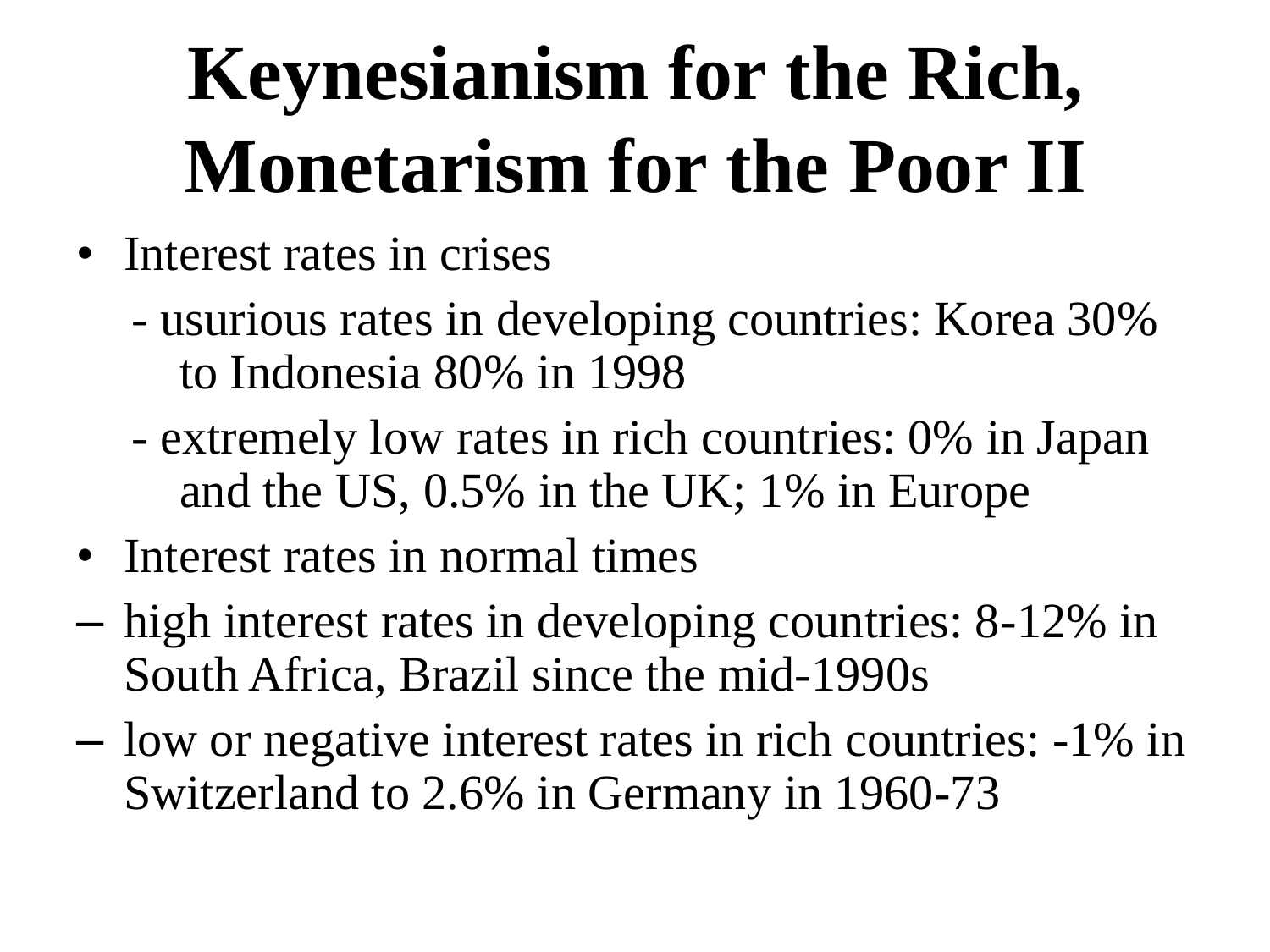### **Trade Policy I**

- All of today's rich countries, except for the Netherlands and (pre-WWI) Switzerland used protectionism for substantial periods.
- Britain and USA were the most protectionist economies in the world in their catch-up periods.
- Germany, France, and Japan the supposed homes of protectionism – were much less protectionist than Britain or the USA.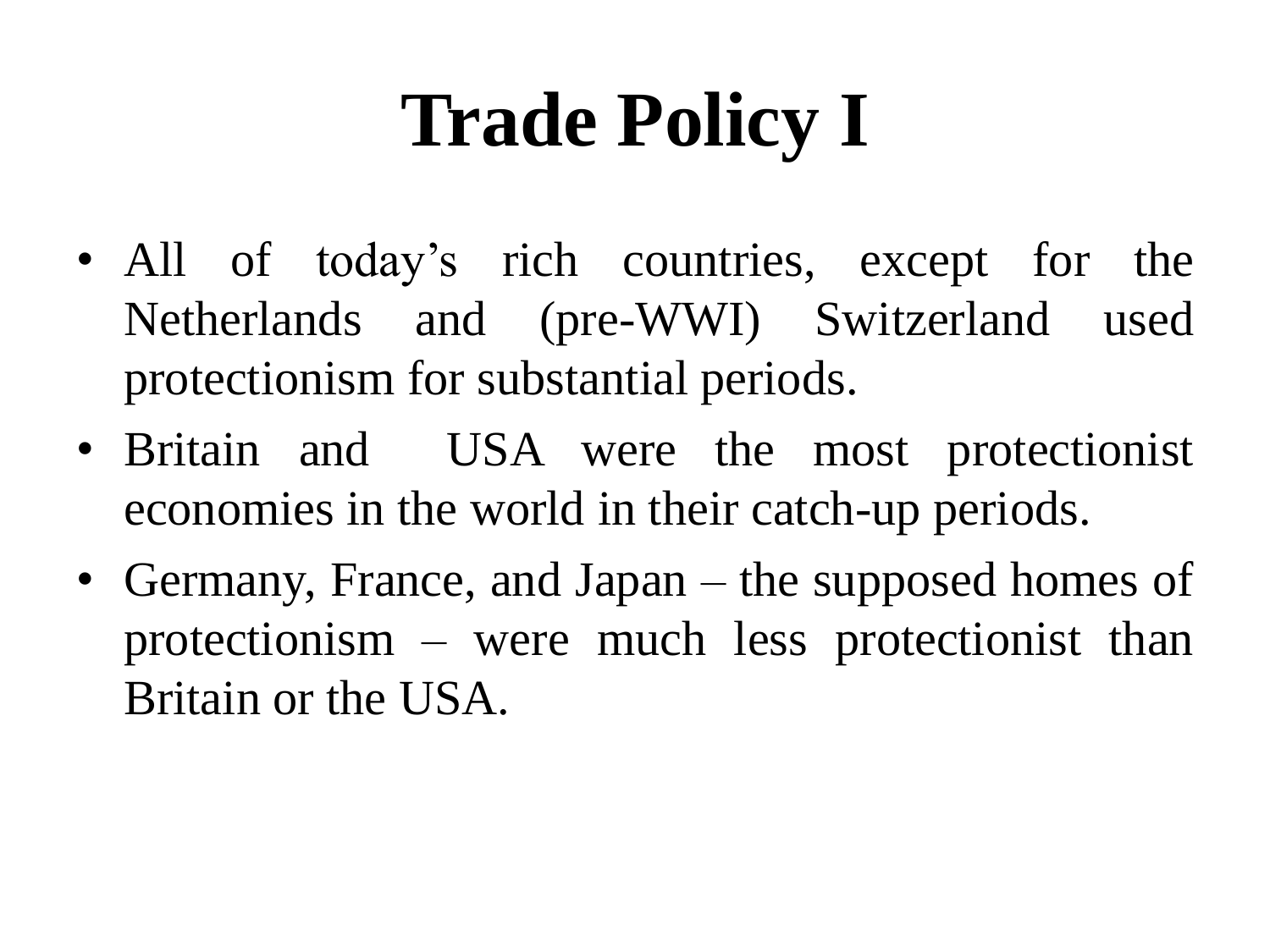#### **Table 1. Average Tariff Rates on Manufactured Products for Selected Developed Countries in Their Early Stages of Development**

|                          | 1820 <sup>2</sup> | 1875 <sup>2</sup> | 1913           | 1925 | 1931        | 1950 |
|--------------------------|-------------------|-------------------|----------------|------|-------------|------|
| Austria <sup>3</sup>     | R                 | $15 - 20$         | 18             | 16   | 24          | 18   |
| Belgium <sup>4</sup>     | $6 - 8$           | $9 - 10$          | 9              | 15   | 14          | 11   |
| Canada <sup>5</sup>      | 5                 | 15                | n.a.           | 23   | 28          | 17   |
| Denmark                  | $25 - 35$         | $15 - 20$         | 14             | 10   | n.a.        | 3    |
| France                   | R                 | $12 - 15$         | 20             | 21   | 30          | 18   |
| Germany <sup>6</sup>     | $8 - 12$          | $4-6$             | 13             | 20   | 21          | 26   |
| Italy                    | n.a.              | $8 - 10$          | 18             | 22   | 46          | 25   |
| Japan <sup>7</sup>       | R                 | 5                 | 30             | n.a. | n.a.        | n.a. |
| Netherlands <sup>4</sup> | $6 - 8$           | $3 - 5$           | $\overline{4}$ | 6    | n.a.        | 11   |
| Russia                   | R                 | $15 - 20$         | 84             | R    | $\mathbf R$ | R    |
| Spain                    | R                 | $15 - 20$         | 41             | 41   | 63          | n.a. |
| Sweden                   | R                 | $3 - 5$           | 20             | 16   | 21          | 9    |
| Switzerland              | $8 - 12$          | $4-6$             | 9              | 14   | 19          | n.a. |
| <b>United Kingdom</b>    | $45 - 55$         | $\theta$          | $\Omega$       | 5    | n.a.        | 23   |
| <b>United States</b>     | $35 - 45$         | $40 - 50$         | 44             | 37   | 48          | 14   |

(weighted average; in percentages of value)<sup>1</sup>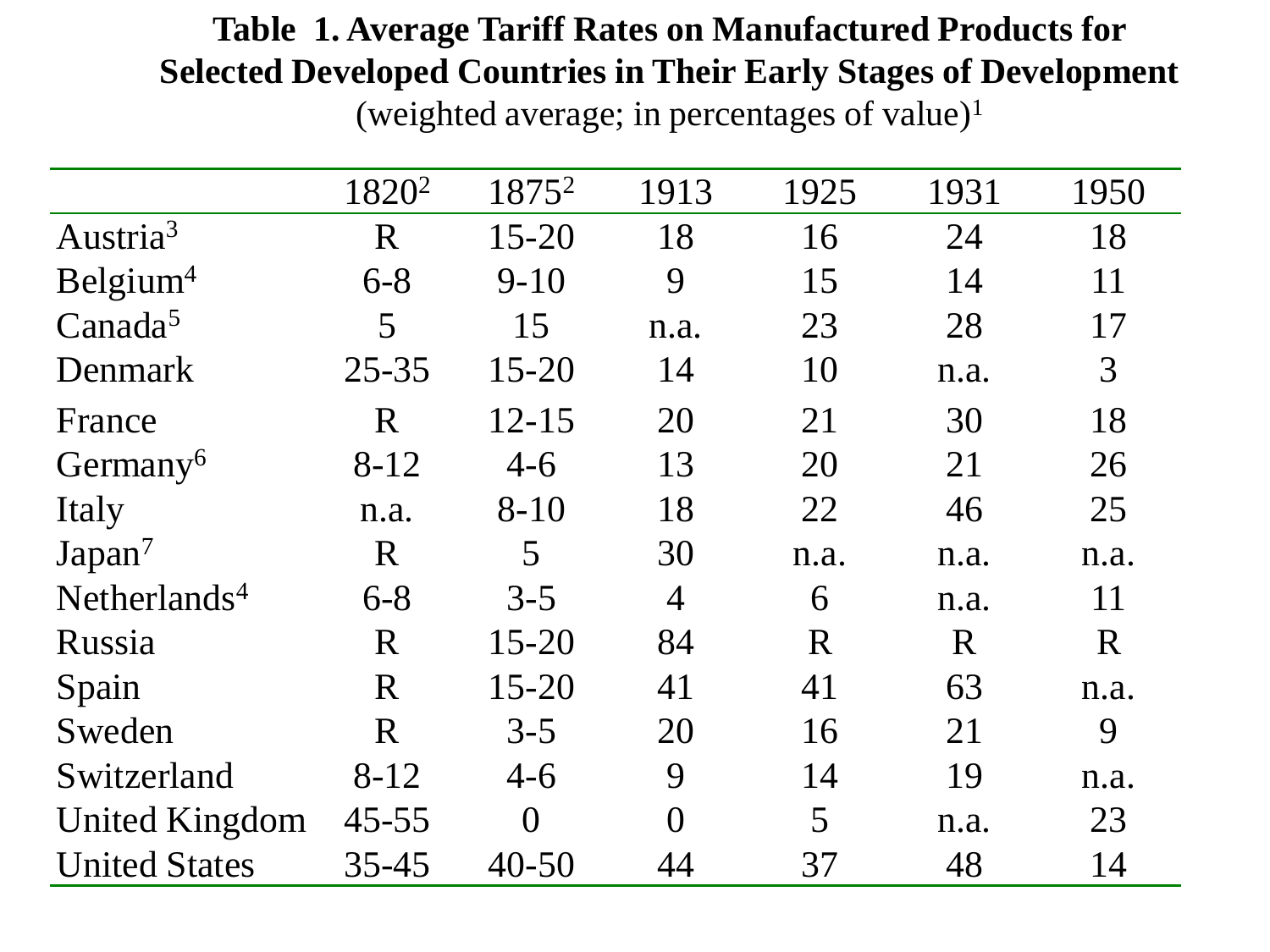#### **Table 2 . Protectionism in Britain and France, 1821-1913**

(measured by net customs revenue as a percentage of net import values)

| Years     | <b>Britain</b> | France |
|-----------|----------------|--------|
| 1821-1825 | 53.1           | 20.3   |
| 1826-1830 | 47.2           | 22.6   |
| 1831-1835 | 40.5           | 21.5   |
| 1836-1840 | 30.9           | 18.0   |
| 1841-1845 | 32.2           | 17.9   |
| 1846-1850 | 25.3           | 17.2   |
| 1851-1855 | 19.5           | 13.2   |
| 1856-1860 | 15.0           | 10.0   |
| 1861-1865 | 11.5           | 5.9    |
| 1866-1870 | 8.9            | 3.8    |
| 1871-1875 | 6.7            | 5.3    |
| 1876-1880 | 6.1            | 6.6    |
| 1881-1885 | 5.9            | 7.5    |
| 1886-1890 | 6.1            | 8.3    |
| 1891-1895 | 5.5            | 10.6   |
| 1896-1900 | 5.3            | 10.2   |
| 1901-1905 | 7.0            | 8.8    |
| 1906-1910 | 5.9            | 8.0    |
| 1911-1913 | 5.4            | 8.8    |

Source: Nye (1991), p. 26, Table 1.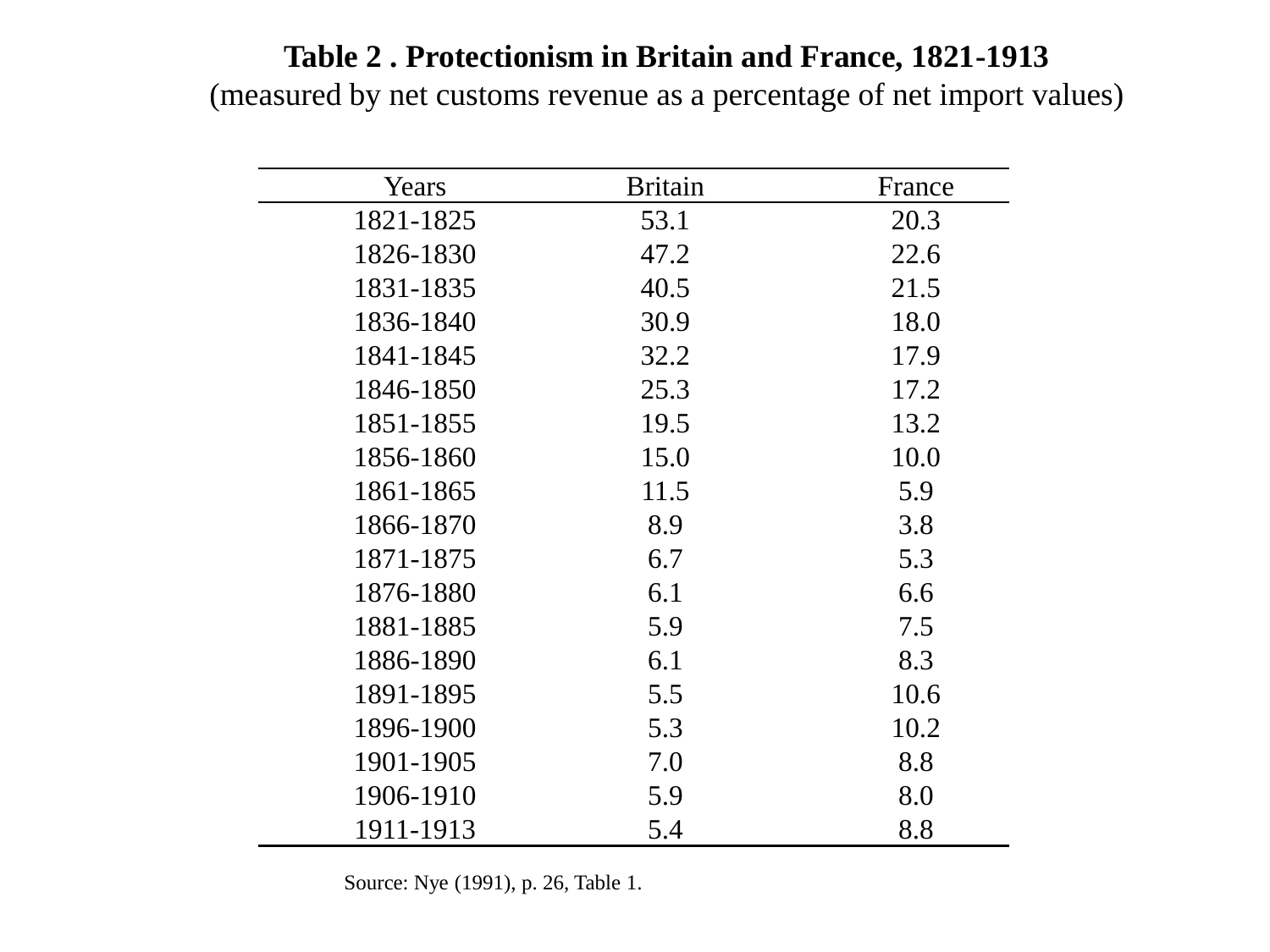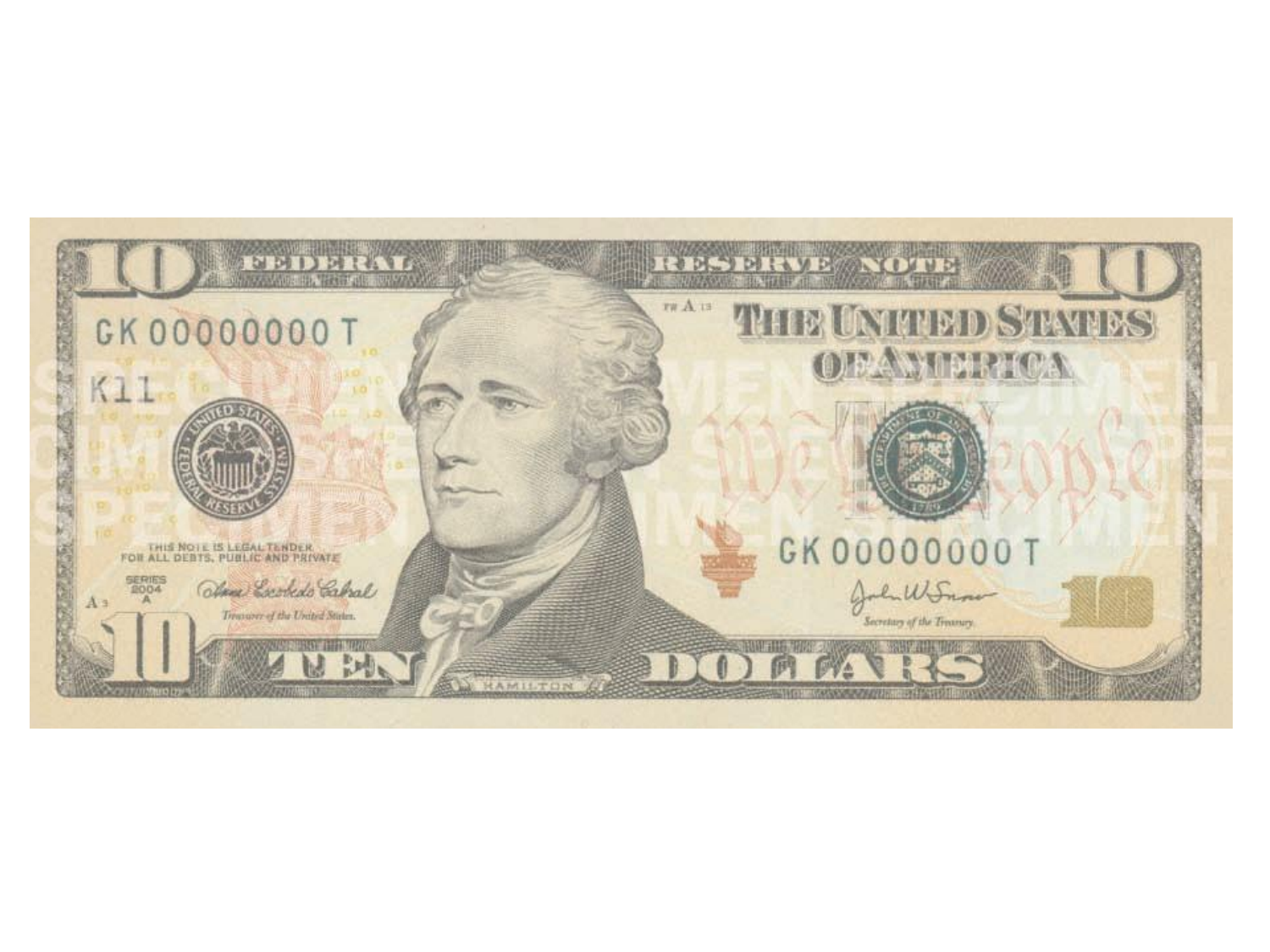"Were the Americans, either by combination or by any other sort of violence, to stop the importation of European manufactures, and, by thus giving a monopoly to such of their own countrymen as could manufacture the like goods, divert any considerable part of their capital into this employment, they would retard instead of accelerating the further increase in the value of their annual produce, and would obstruct instead of promoting the progress of their country towards real wealth and greatness."

(Adam Smith, *The Wealth of Nations*, 1776, the 1937 Random House edition, pp. 347-8).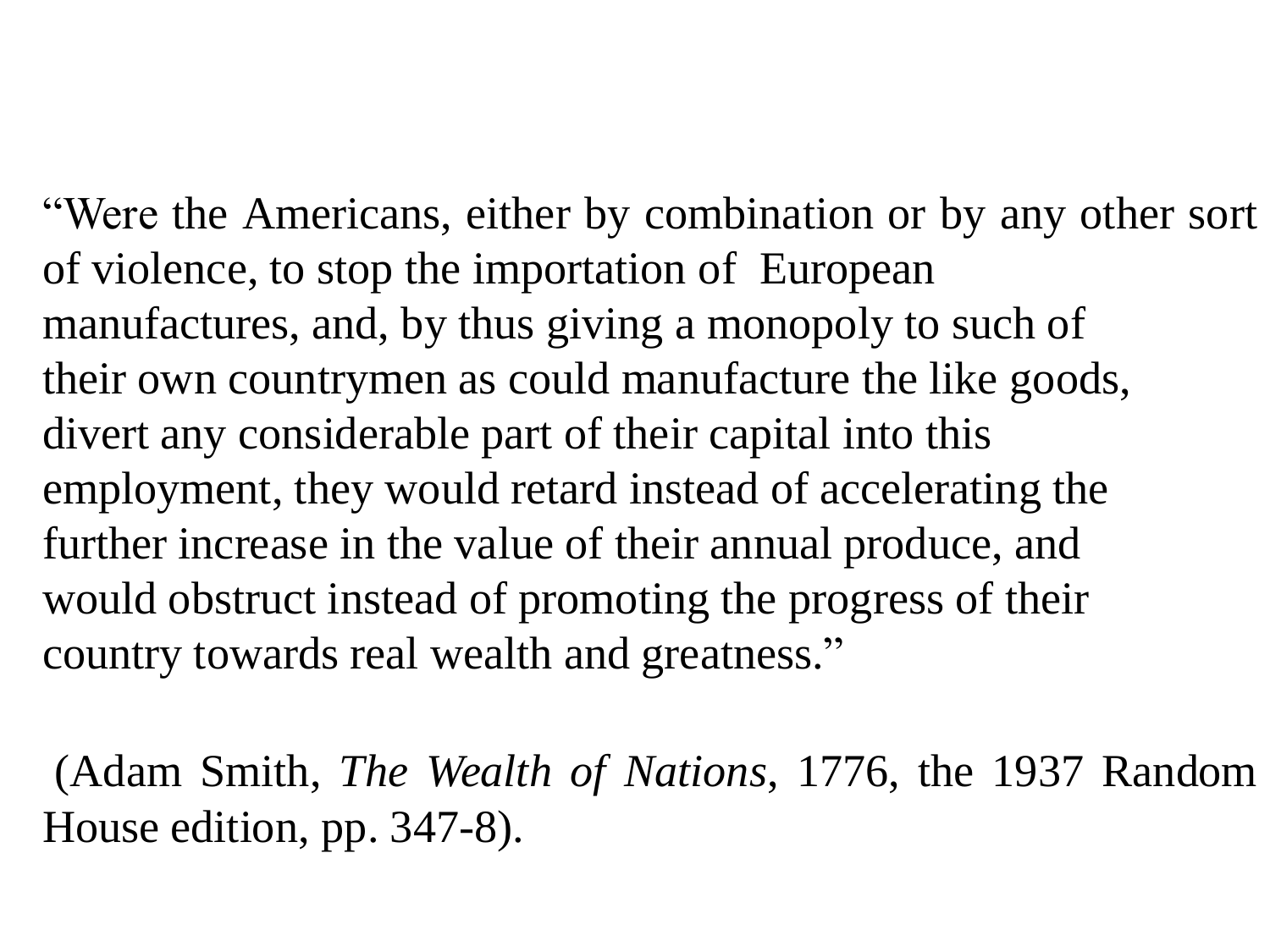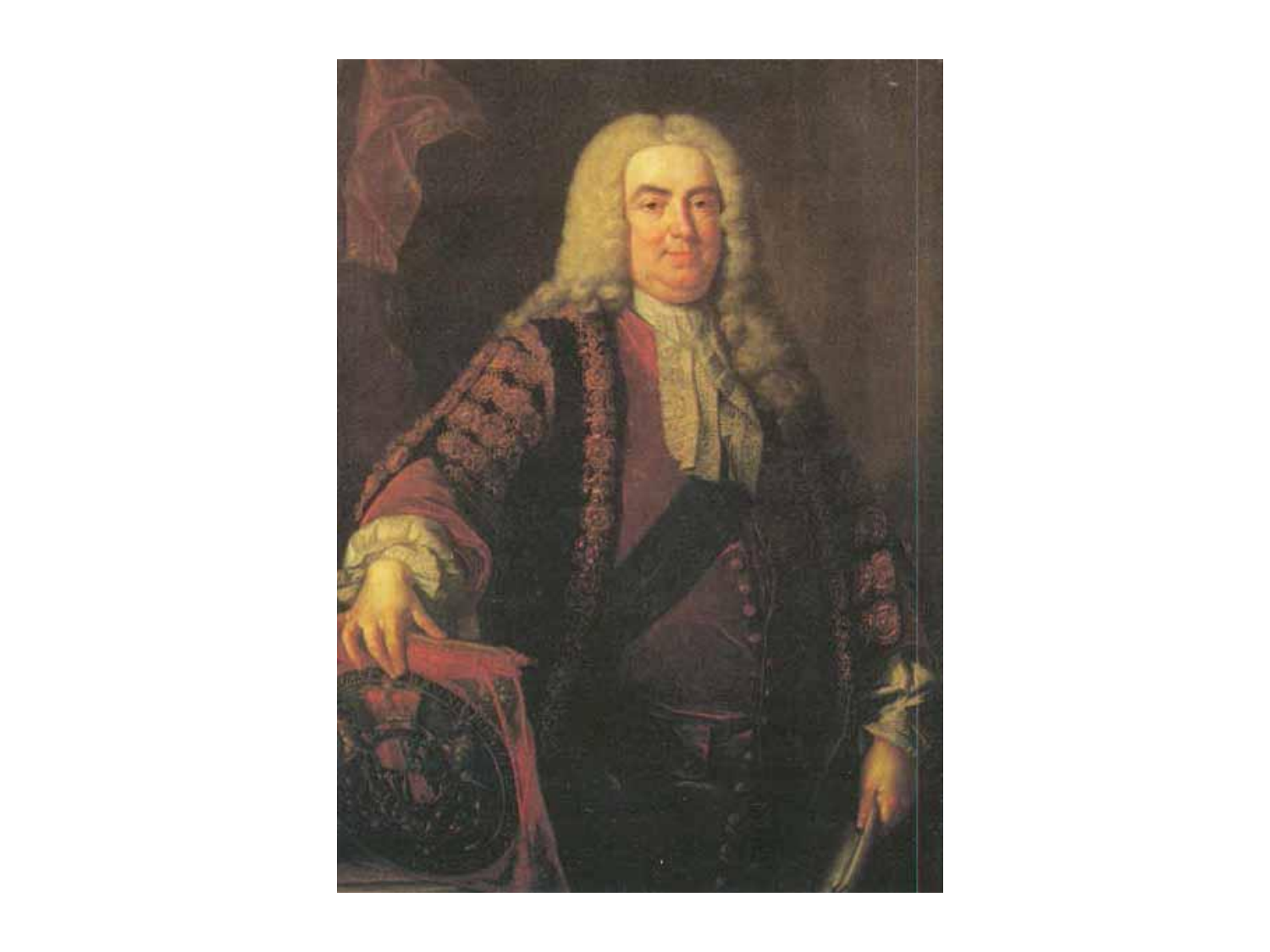## **Regulation of FDI**

- US  $(19<sup>th</sup>$  century)
	- regulated FDI in finance (especially banking and insurance), shipping, mining and logging.
	- especially in banking; only American citizens could become directors in a national (as opposed to state) bank and foreign shareholders could not vote in AGMs
- Japan (Korea and Taiwan to a lesser extent)
	- virtually banned foreign direct investment until the 1980s
- Finland
	- classified all firms with more than 20% foreign ownership as "dangerous enterprises"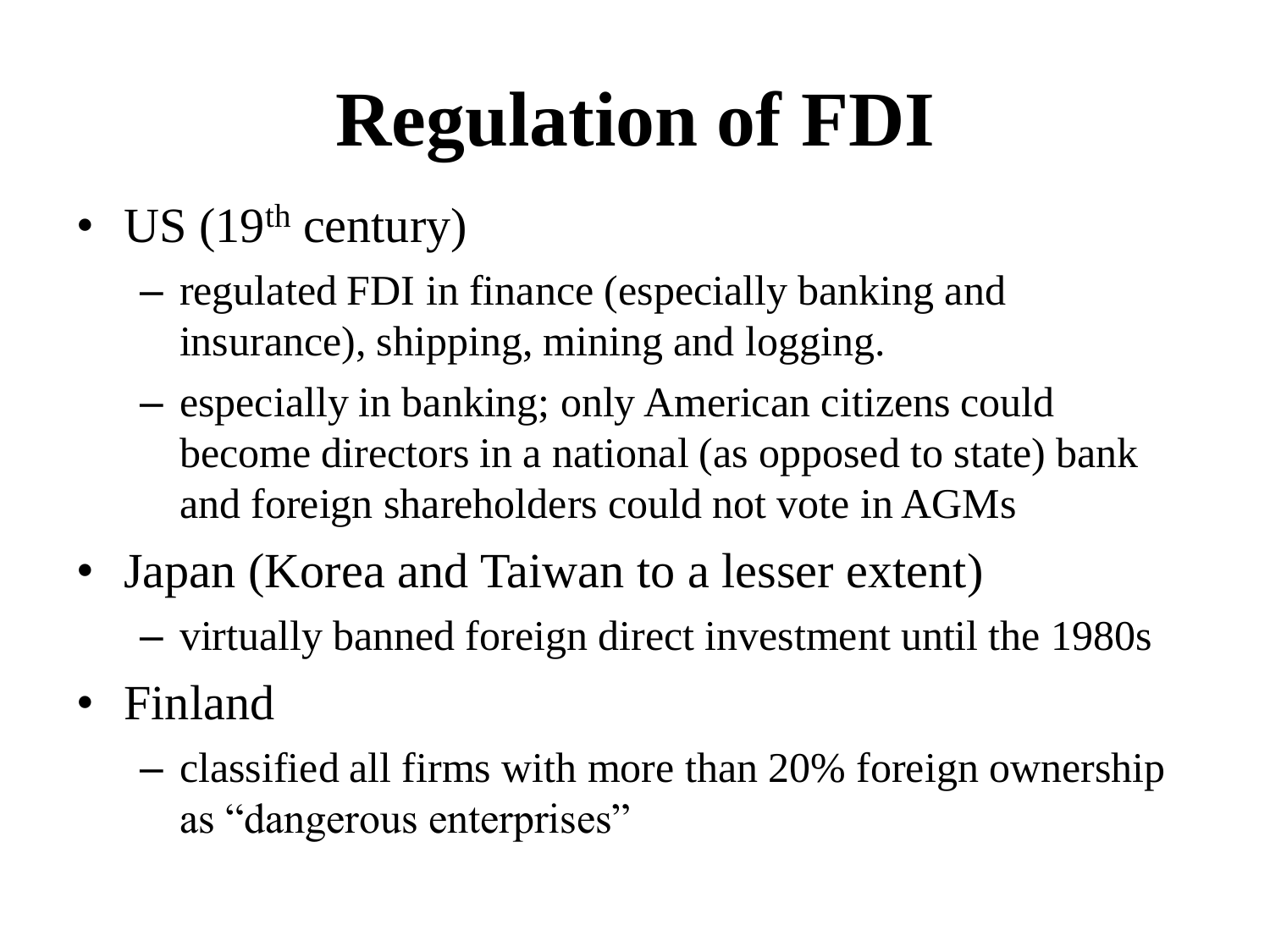### **State Ownership**

- Important in Germany (textile, steel) and Japan (steel, shipbuilding) in the early days
- Extensively used in France, Finland, Austria, Norway, Taiwan, and Singapore in the post-WWII period
	- Singapore: 22% of GDP (Singapore Airlines and others)
	- Taiwan: 16% of GDP
	- France: Renault, Alcatel, St. Gobain, Usinor, Thomson,
	- Thales, Elf Aquitaine, Rhone-Poulenc
	- Other examples: POSCO (Korea)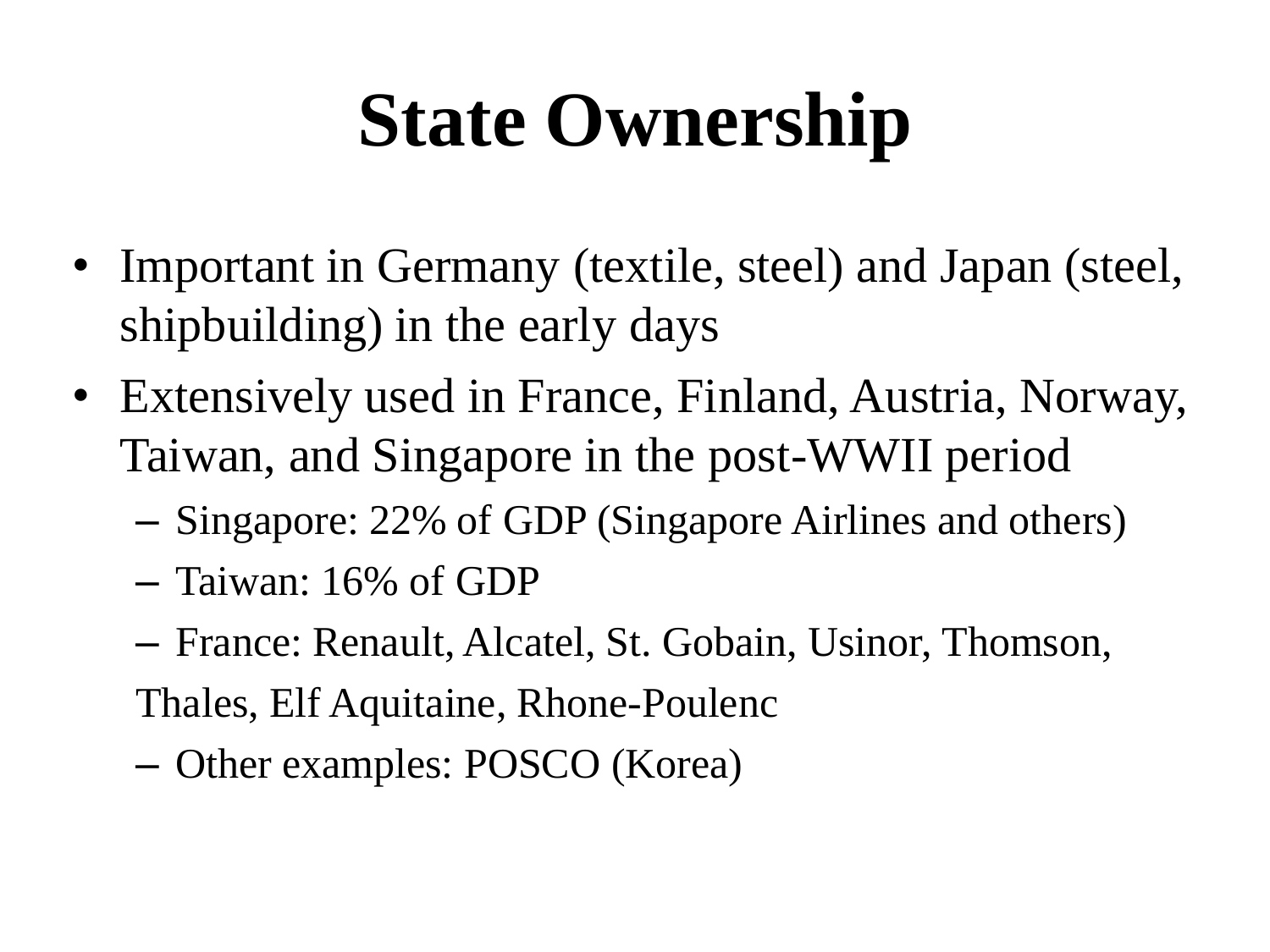### **Intellectual Property Rights**

- Many countries explicitly allowed patenting of foreigners' inventions (Britain, the Netherlands, USA, France, Austria)
- In the 19<sup>th</sup> century, the Germans mass-produced fake 'Made in England' products.
- Switzerland (1907) and the Netherlands (1912) refused to protect patents until the early  $20<sup>th</sup>$  century (Swiss pharmaceutical, Philips).
- The US refused to protect foreigners' copyrights until 1891 (refused to protect copyrights for materials printed abroad until 1988).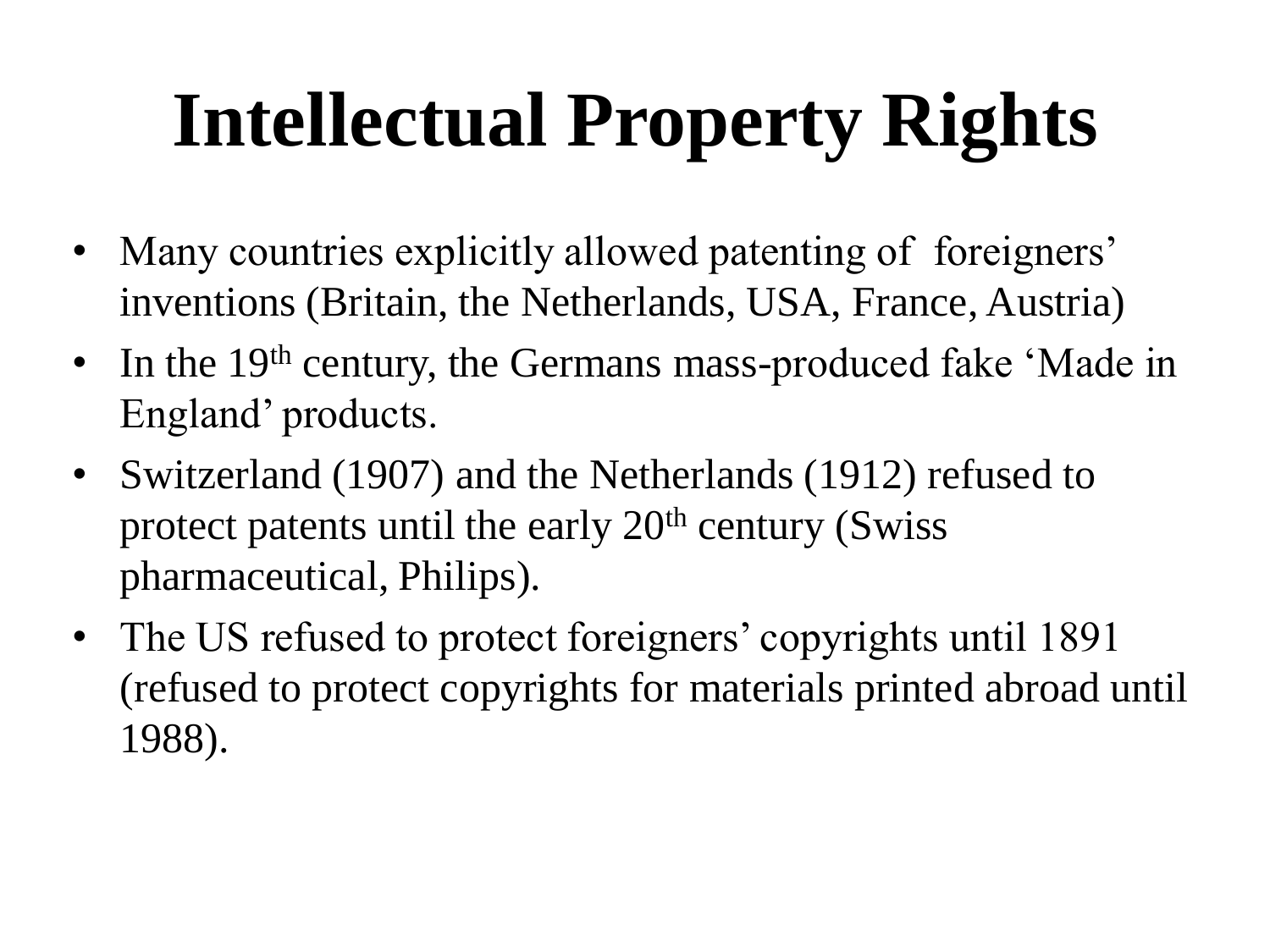"It is a very common clever device that when anyone has attained the summit of greatness, he *kicks away the ladder* by which he has climbed up, in order to deprive others of the means of climbing up after him. In this lies the secret of the cosmopolitical doctrine of Adam Smith, and of the cosmopolitical tendencies of his great contemporary William Pitt, and of all his successors in the British Government administrations.

Any nation which by means of protective duties and restrictions on navigation has raised her manufacturing power and her navigation to such a degree of development that no other nation can sustain free competition with her, can do nothing wiser than *to throw away these ladders* of her greatness, to preach to other nations the benefits of free trade, and to declare in penitent tones that she has hitherto wandered in the paths of error, and has now for the first time succeeded in discovering the truth [italics added]"

(Friedrich List, *The National Systems of Political Economy*, 1841 [1885 translation], pp. 295-6)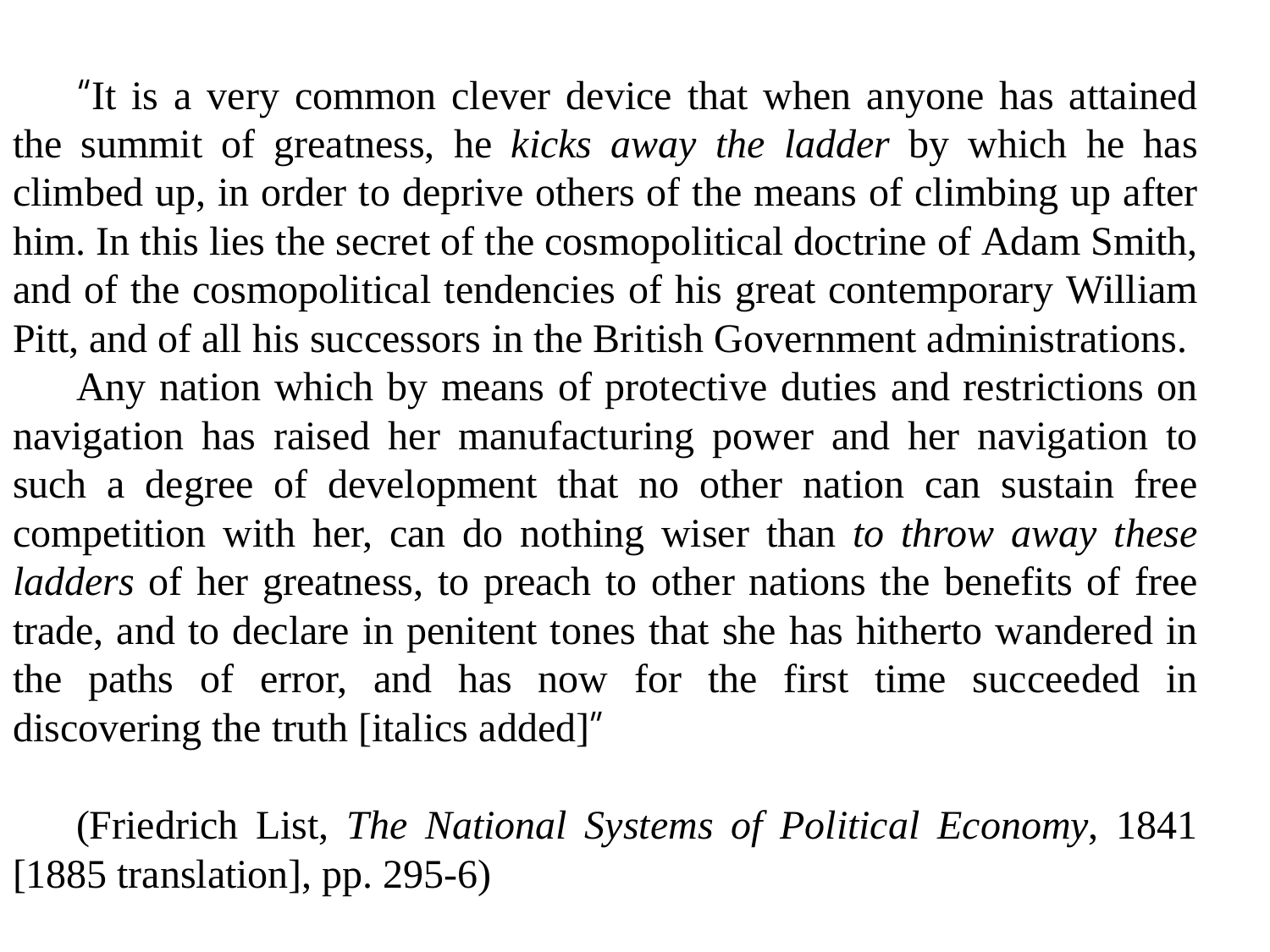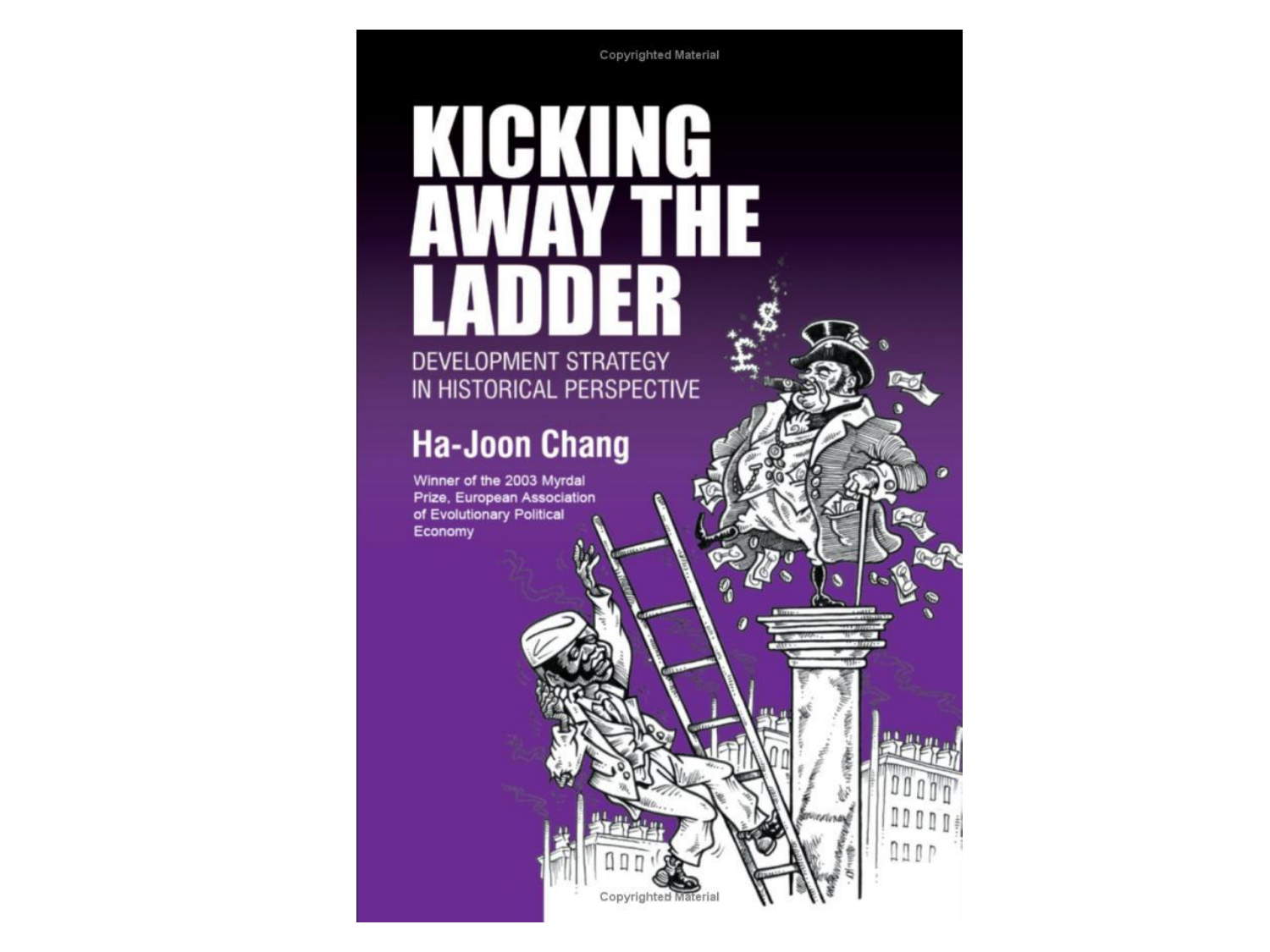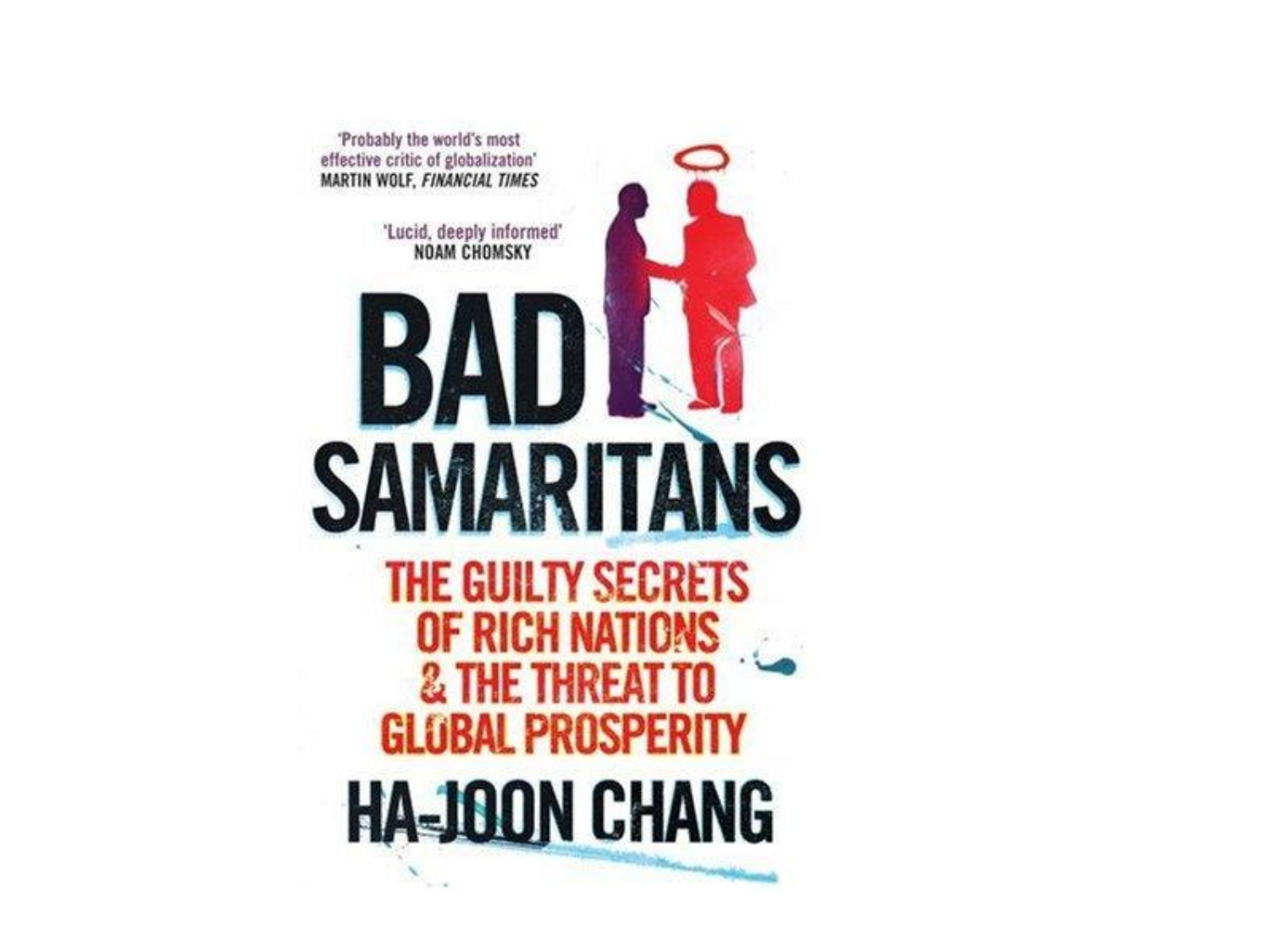# **BAD SAMARITANS**



#### THE MYTH OF FREE TRADE AND THE SECRET HISTORY OF CAPITALISM

**HA-JOON CHANG**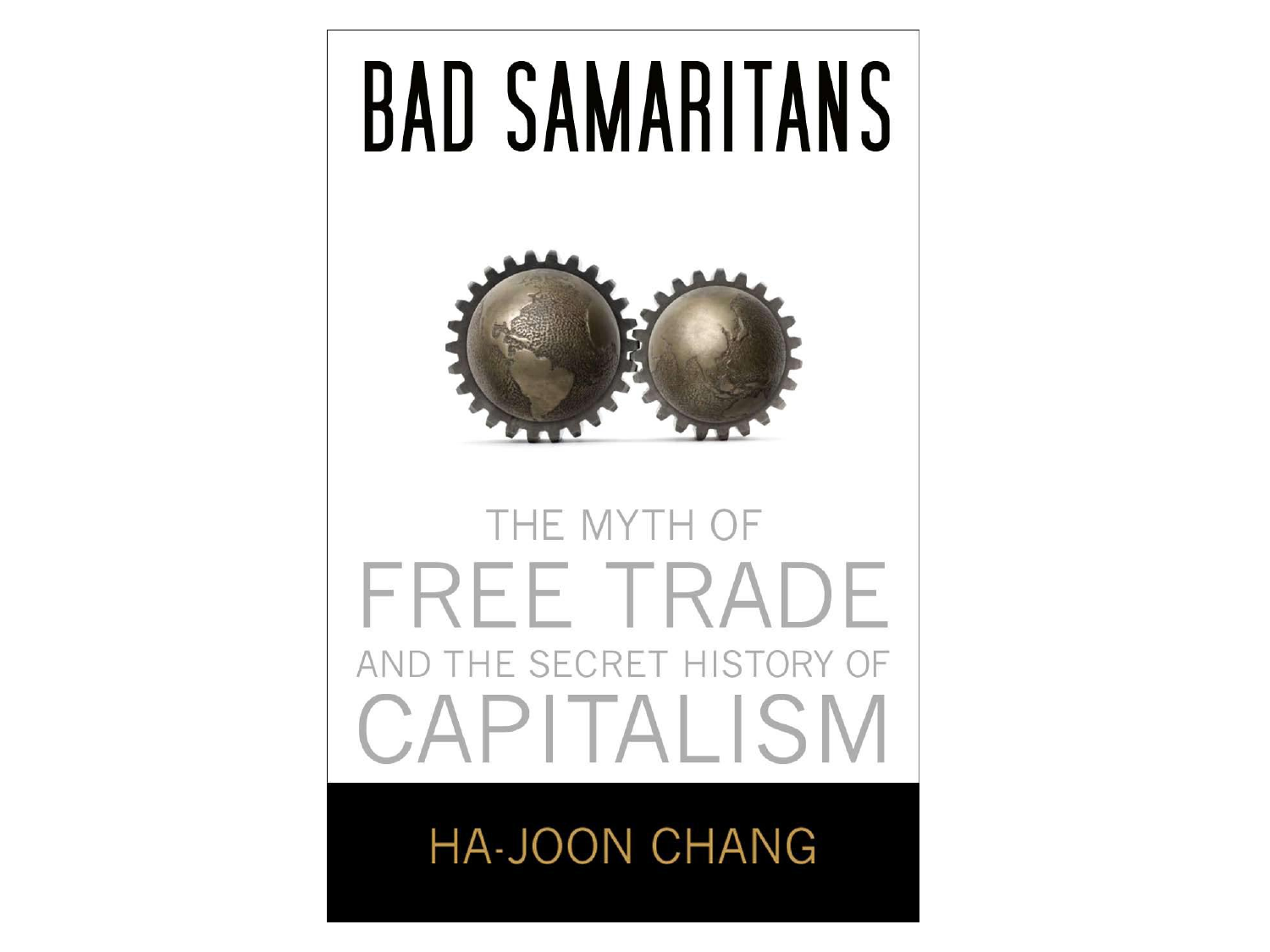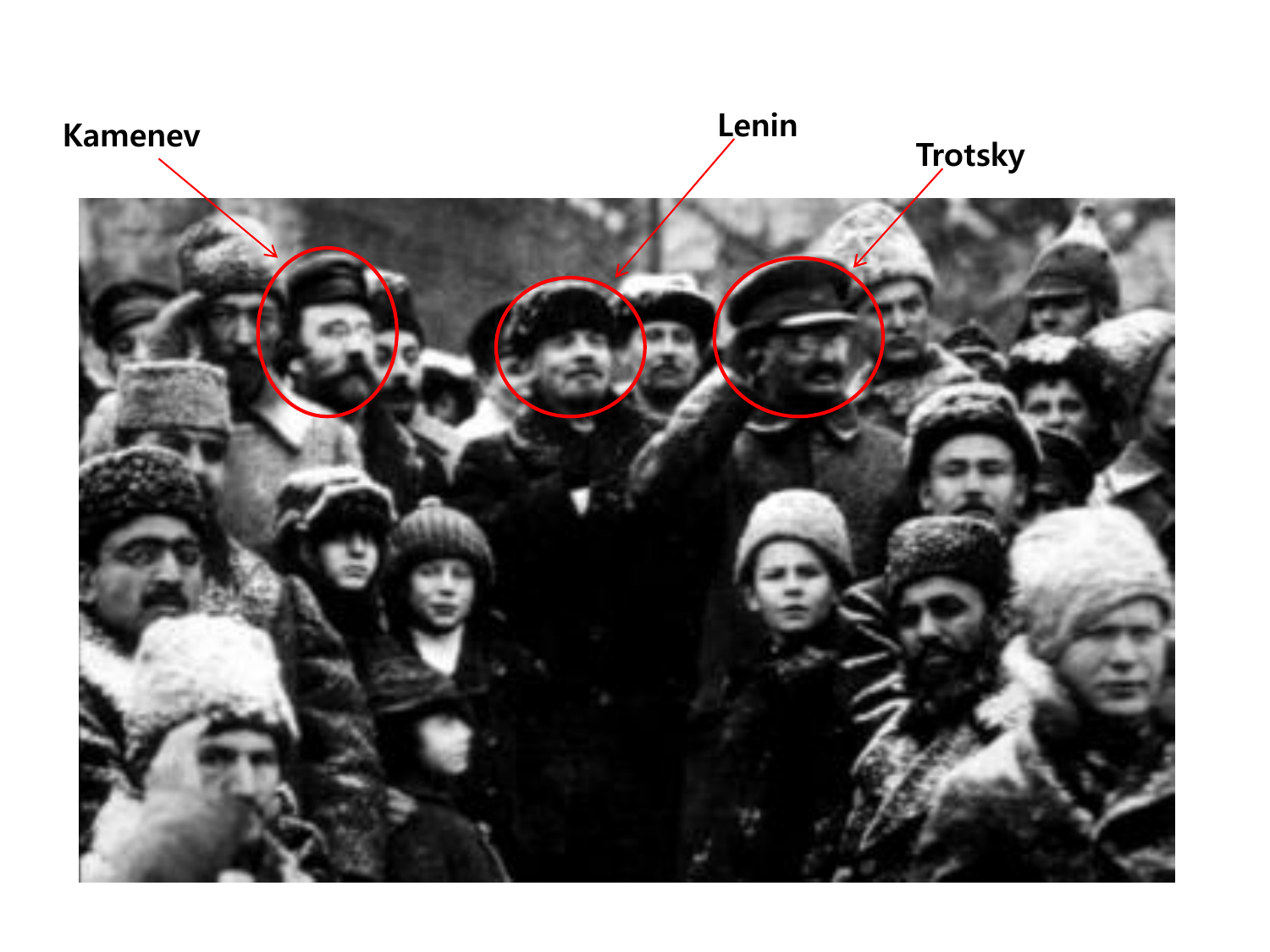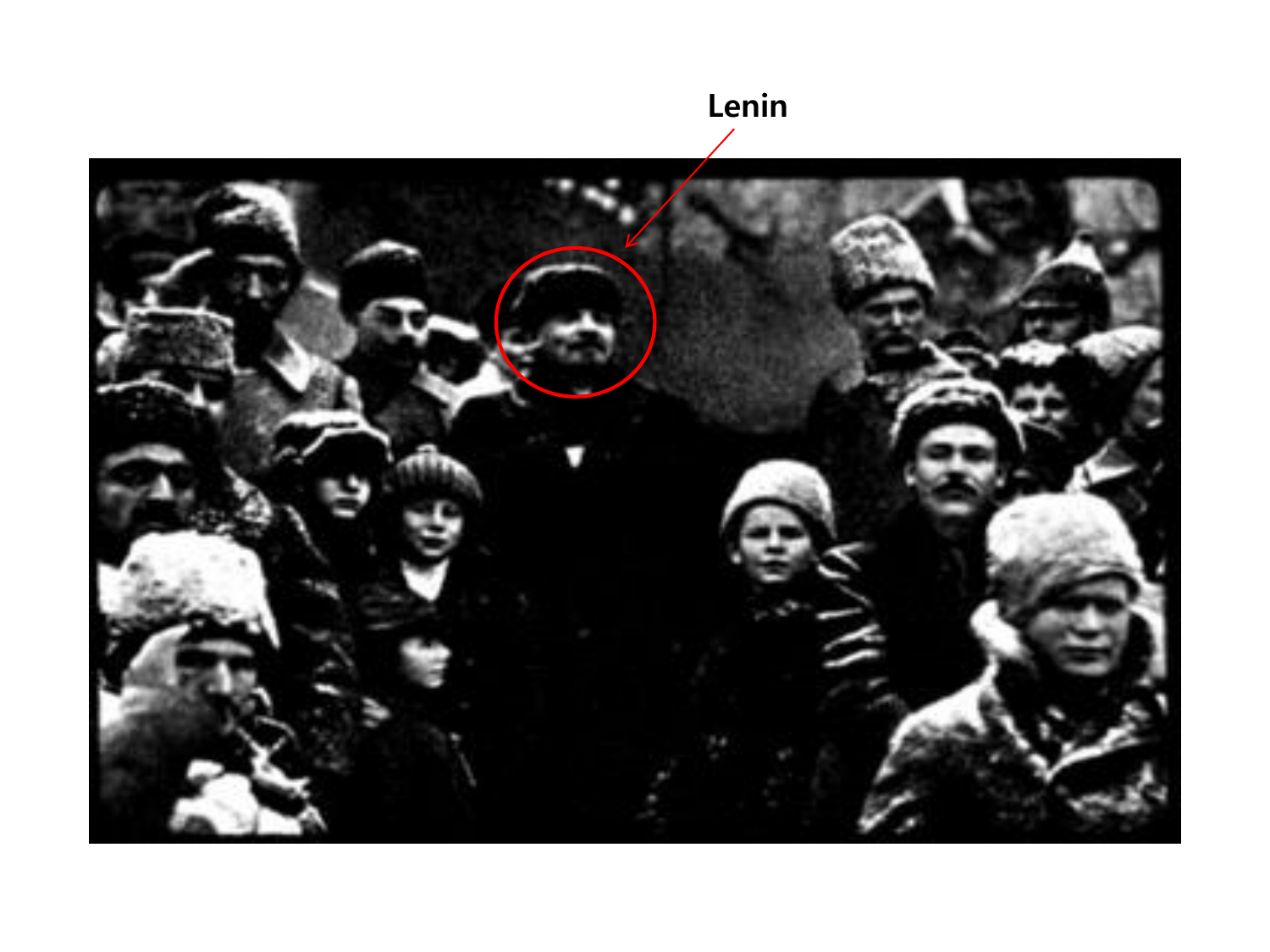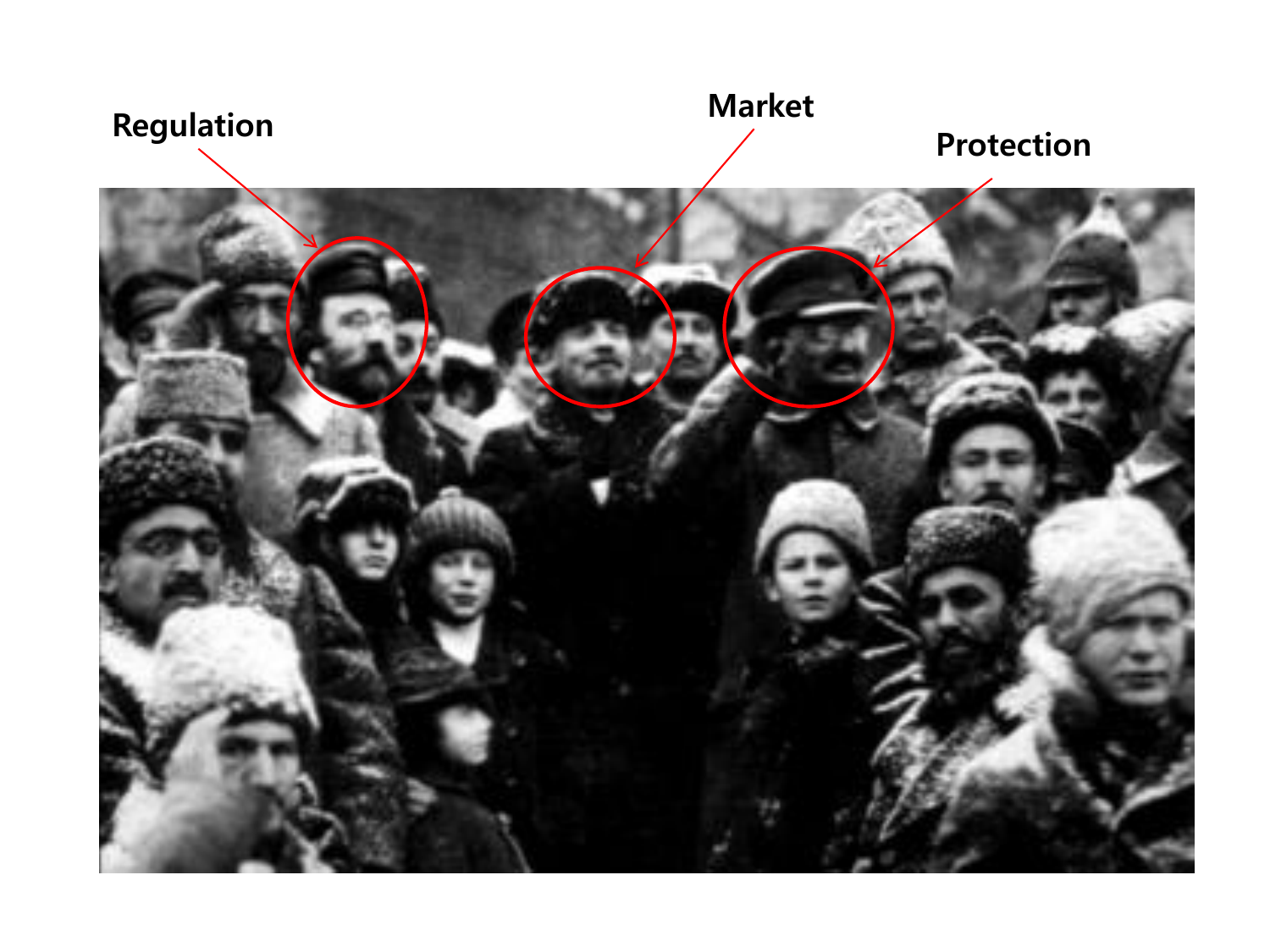#### **Market**

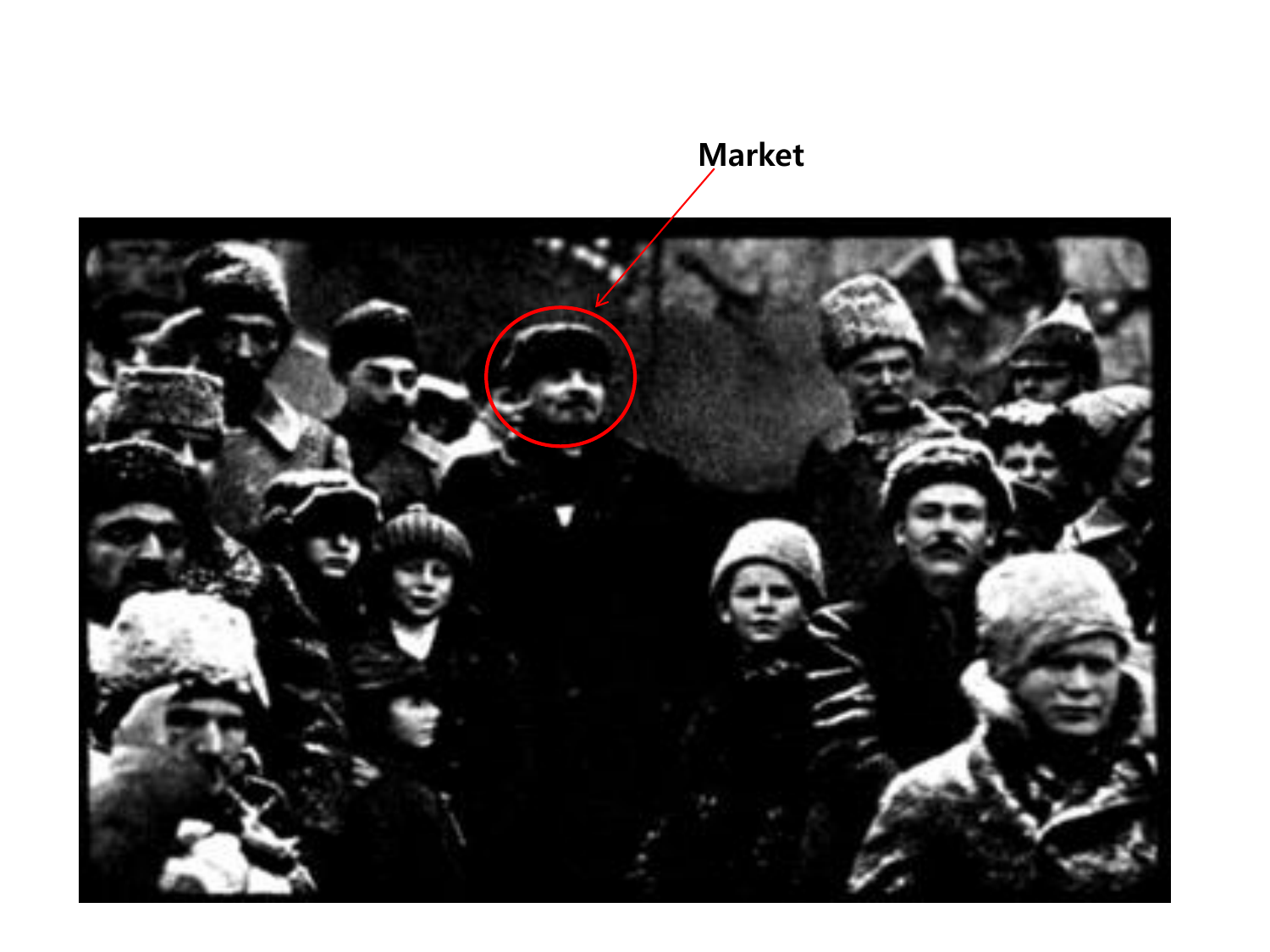#### **Table 3. Per capita GNP Growth Performance of the Developing Countries, 1960-80**

|                                 | 1960-70<br>(% ) | 1970-80<br>(% ) | 1960-80<br>(% ) |
|---------------------------------|-----------------|-----------------|-----------------|
| <b>Low-income countries</b>     | 1.8             | 1.7             | <b>1.8</b>      |
| Sub-Saharan Africa              | 1.7             | 0.2             | 1.0             |
| Asia                            | 1.8             | 2.0             | 1.9             |
| <b>Middle-income countries</b>  | 3.5             | 3.1             | 3.3             |
| East Asia and Pacific           | 4.9             | 5.7             | 5.3             |
| Latin America and the Caribbean | 2.9             | 3.2             | 3.1             |
| Middle East and North Africa    | 1.1             | 3.8             | 2.5             |
| Sub-Saharan Africa              | 2.3             | 1.6             | 2.0             |
| Southern Europe                 | 5.6             | 3.2             | 4.4             |
| <b>All Developing Countries</b> | 3.1             | 2.8             | 3.0             |
| <b>Industrialised Countries</b> | <b>3.9</b>      | 2.4             | 3.2             |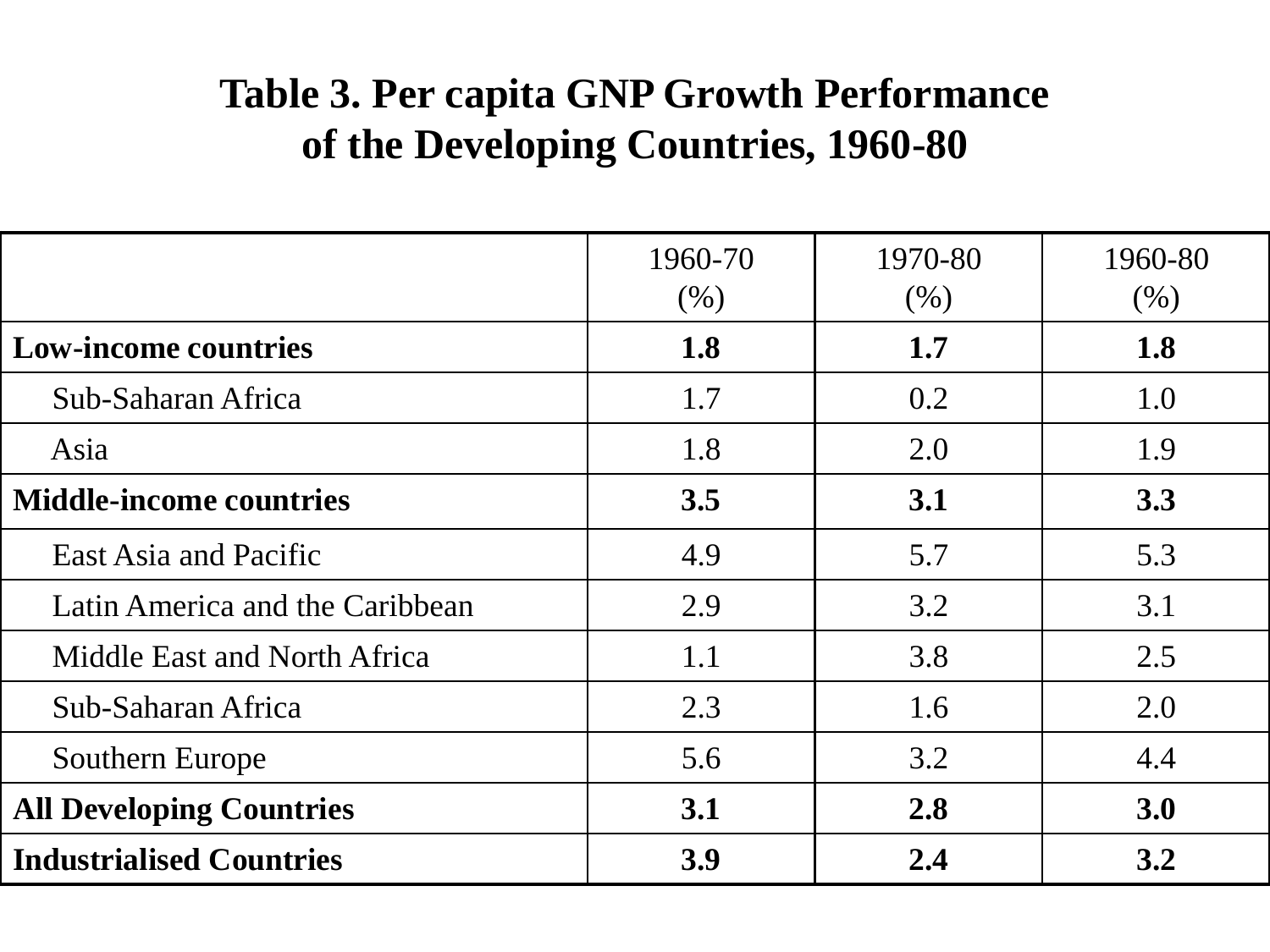#### **Table 4. Per capita GDP Growth Rates of the Developing Countries, 1980-2000**

|                                 | 1980-90<br>(% ) | 1990-20<br>(% ) | 1980-2000<br>(% ) |
|---------------------------------|-----------------|-----------------|-------------------|
| <b>Developing Countries</b>     | 1.4             | 2.0             | 1.7               |
| East Asia and Pacific           | 6.4             | 6.0             | 6.2               |
| Europe and Central Asia         | 1.5             | $-1.8$          | $-0.2$            |
| Latin America and the Caribbean | $-0.3$          | 1.7             | 0.7               |
| Middle East and North Africa    | $-1.1$          | 1.2             | $-0.1$            |
| South Asia                      | 3.5             | 3.7             | 3.6               |
| Sub-Saharan Africa              | $-1.2$          | $-0.2$          | $-0.7$            |
| <b>Developed Countries</b>      | 2.5             | 1.7             | 2.1               |